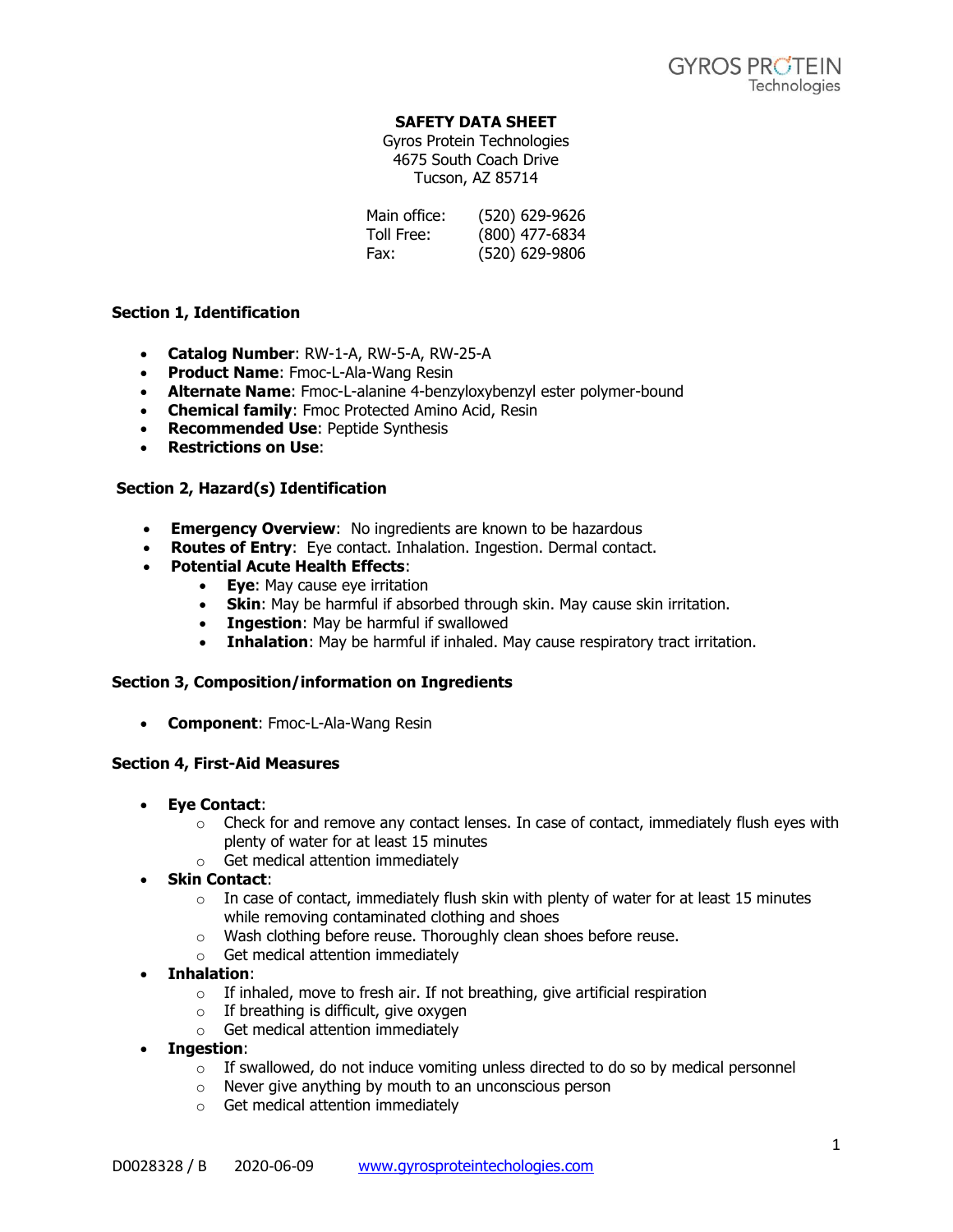### **Section 5, Fire-Fighting Measures**

### • **Suitable Extinguishing Media**:

- o Water spray
- o Dry Chemical
- o Foam
- o Carbon dioxide
- **Special Protection Equipment for Firefighters**:
	- o Compressed air/oxygen apparatus

#### **Section 6, Accidental release measures**

- **Person-related precautionary measures:** Avoid substance contact. Avoid formation/inhalation of dusts. Avoid breathing vapors, mist or gas
- **Environmental protection measures:** Do not allow to enter drains.
- **Procedures for cleaning/absorption:** Sweep up and shovel. Keep in suitable, closed containers for disposal

### **Section 7, Handling and storage**

- **Handling**: Provide appropriate exhaust ventilation at places where dust is formed. Normal measures for preventive fire protection.
- **Storage:** Keep container in a dry, well-ventilated area. Keep closed tightly. Store between +2 to  $+8^{\circ}$ C

#### **Section 8, Exposure Controls/Personal Protection**

- **Personal Protection:**
	- **Eye protection:** Use equipment for eye protection tested and approved under appropriate government standards such as NIOSH (US) or EN 166(EU).
	- **Hand protection:** Handle with gloves. Gloves must be inspected prior to use. Use proper glove removal technique (without touching glove's outer surface) to avoid skin contact with this product. Dispose of contaminated gloves after use in accordance with applicable laws and good laboratory practices. Wash and dry hands.
	- **Respiratory protection:** Required when dusts are generated. Filter P 2 (acc. To DIN 3181) for solid and liquid particles of harmful substances.
	- **Skin and body protection:** Choose body protection in relation to its type, to the concentration and amount of dangerous substances, and to the specific work-place., The type of protective equipment must be selected according to the concentration and amount of the dangerous substance at the specific workplace.

### **Section 9, Physical and Chemical Properties**

|  | <b>Physical Appearance:</b> | Powder, beige |
|--|-----------------------------|---------------|
|--|-----------------------------|---------------|

- **Odor**: NA
- **Boiling Point**: NA
- **Melting Point**: NA
- **Vapor Pressure (mmHg/70°F):** NA
- **Vapor Density (Air = 1):** NA
- **Specific Gravity**: NA
- **Solubility**: NA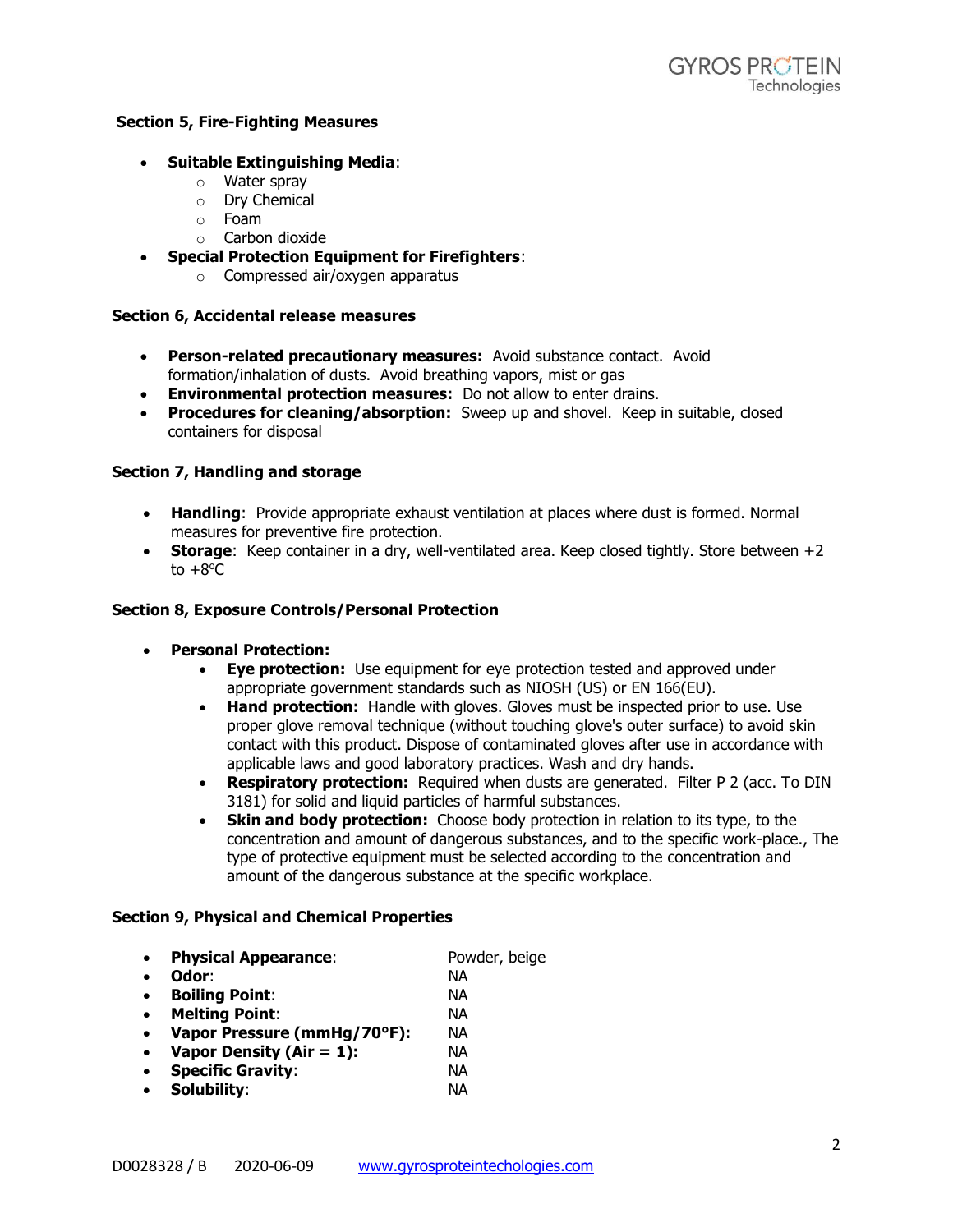## **Section 10, Stability and Reactivity**

- **Stability**: Stable under recommended storage conditions.
- **Reactivity/Hazardous Decomposition Products**:
	- $\circ$  Hazardous decomposition products formed under fire conditions. Carbon oxides
		- $\circ$  Other decomposition products no data available.
- **Conditions/Materials to Avoid**: Strong oxidizing agents

# **Section 11, Toxicological information**

- **Acute Toxicity**:
	- o LD50 Oral Rat: NA
	- o LC50 Inhalation Rat: NA
- **Chronic Toxicity**:
	- o Carcinogenicity (TLV): NA
	- o IARC Classification: NA
- **Routes of Exposure**: Ingestion, inhalation, eyes and skin.

# **Section 12, Ecological information\***

## **Section 13, Disposal considerations\***

- **EPA Waste Number**: N/A
- **Treatment**: Material does not have an EPA Waste Number and is not a listed waste, however consultation with a permitted waste disposal site (TSD) should be accomplished. Always contact a permitted waste disposal (TSD) to assure compliance with all current local, state, and Federal Regulations.

## **Section 14, Transport information\***

- **Proper Shipping Name**: Fmoc-L-Ala-Wang Resin
- **Transport by Road/Rail (ADR/RID**): Not subject to transport regulations

## **Section 15, Regulatory information\***

- **OSHA Hazards**: NA
- **SARA 302 Components**: NA
- **SARA 313 Components**: Fmoc-L-Ala-Wang Resin is not subject to reporting levels
- **SARA 311/312 Hazards**: NA
- **California Prop. 65 Component**: This product does not contain any chemicals known to the State of California to cause cancer, birth defects, or any other reproductive harm.

# **Section 16, Other Information**

The information accumulated herein is believed to be accurate but is not warranted to be whether origination with the company or not. Recipients are advised to confirm in advance of need that the information is current, applicable, and suitable to their circumstances. This MSDS has been prepared by Gyros Protein Technologies.